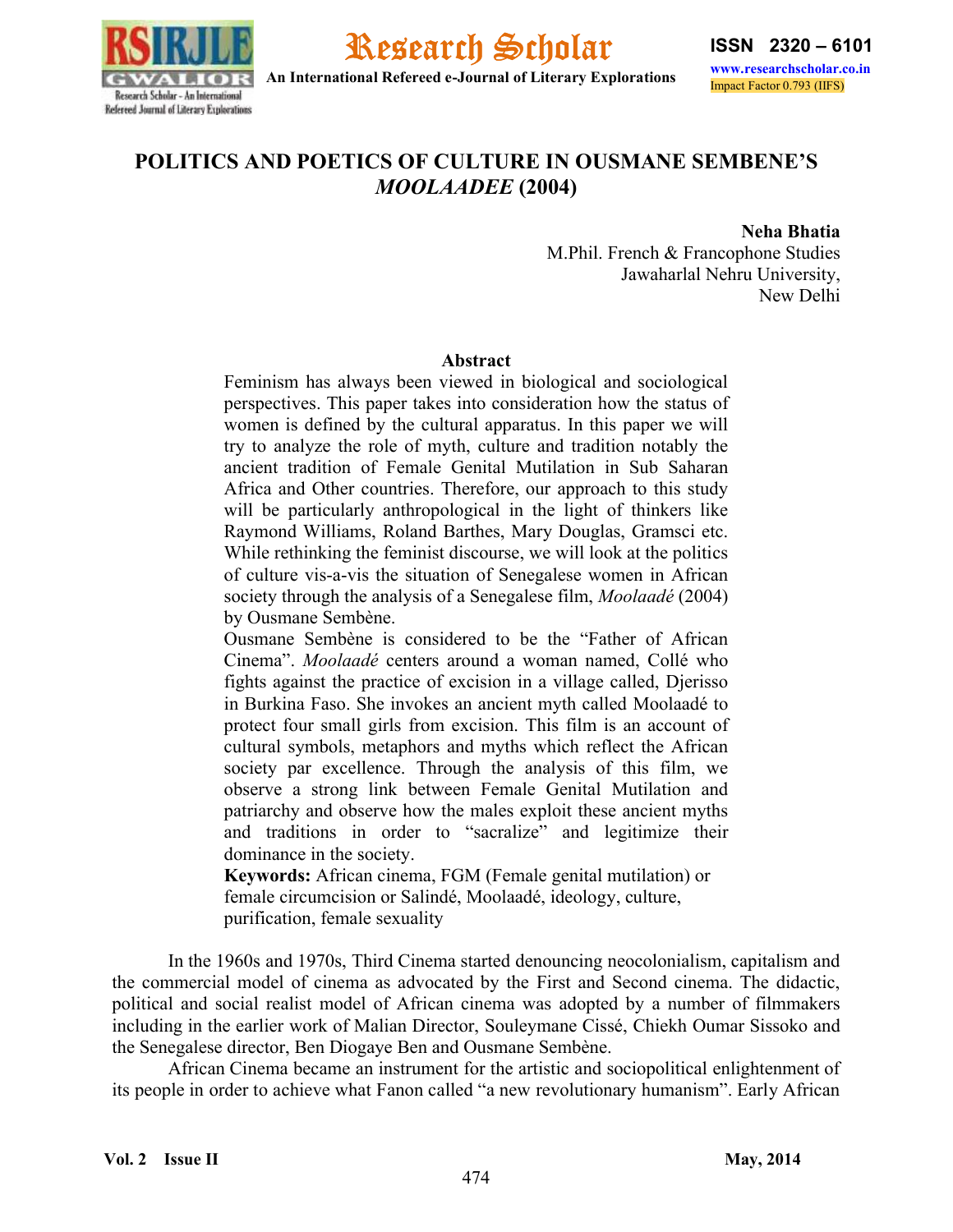



**An International Refereed e-Journal of Literary Explorations**

films were predominantly committed to a social or political message – they constituted a cinema engagé. Hence, the first African films were preoccupied with the need to escape from European hegemony – both at the political and psychological level. We can observe these issues in films like Sembène's *Black Girl* (1966) and Mambtey's *Touki Bouki* (1973). Starting in late 1960s and especially in 1970s, the rhetoric of struggle began to turn from anti colonialism to contestation against African elites, leaders, state corruption, women oppression and the conflict between tradition and modernity.

Ousmane Sembène was born in 1924 in Ziguinchor in the rural southern region of Senegal. He was a well known novelist and film maker. His famous works include *Le Docker Noir* and *Les bouts de bois de Dieu (God's bits of wood)* and several short films like *La Noir de… (Black Girl)* (1966)*, Borrom Sarret* (1962)*, Le mandat* (1966)*.* His last feature film *Moolaadé* (2004) won the category of "un certain regard" in Cannes film festival.

*Moolaadé* is set in a small African village called Djerisso, where four young girls feeling threatened by the ritual of "purification" flee to the household of Collé Ardo, a strong woman who has managed to protect her own daughter, Amsatou from genital mutilation. Collé invokes an ancient custom called, Moolaadé (sanctuary) to protect the young girls. The tension increases and we see a clash between the masculine and feminine world.

Through this film, Sembène attacks an old tradition of female circumcision which is still practiced in 38 to 54 member states of African Union, Australia and among other immigrants in France and Europe. Sembène talks about the current situation of excision in one of his interviews:

> "Whatever the method used (traditional or modern), excision is a violation of the woman's dignity and integrity. I dedicate moolaadé to mothers, women who struggle to abolish the legacy of bygone days." (Ganne, May, 2004)

Before looking at the film, *Moolaadé* through an anthropological and feminist glass, it is necessary to understand the meaning of culture and its relation to the individual and the society. Culture has been variously defined; it is understood as a 'whole way of life 'of a people. According to Tylor, an anthropologist Culture is "that complex whole, which includes knowledge, belief, art, morals, law, custom and any other capabilities and habit acquired by man as a member of society." (*Primitive Culture: Researches in to the development of mythology, philosophy, religion, art and custom, p.1)*

Thus, culture is not an attribute of individuals but of men in a particular society in a particular environment. These social norms and cultural values contribute in forming a particular collectivity considered to be objective as the group has a common manner of thinking what Durkheim calls "social solidarity". Hence, culture determines the way in which social institutions shape the behavior of individuals therefore responsible for producing what Gramsci calls 'hegemony'. *Moolaadé* is a manifestation of this 'hegemony 'in an African society wherein the oppressive tradition of excision emerges out of the old values and traditions which we refer as "Culture". Lightfoot Klein talks about the importance of customs in African society:

> « Custom in Africa is stronger than domination, stronger than the law, stronger even than religion. » (*Giving Voice to Invisible Women in Developing Countries: Rhetorical Criticism of "FIRE"*, p.6)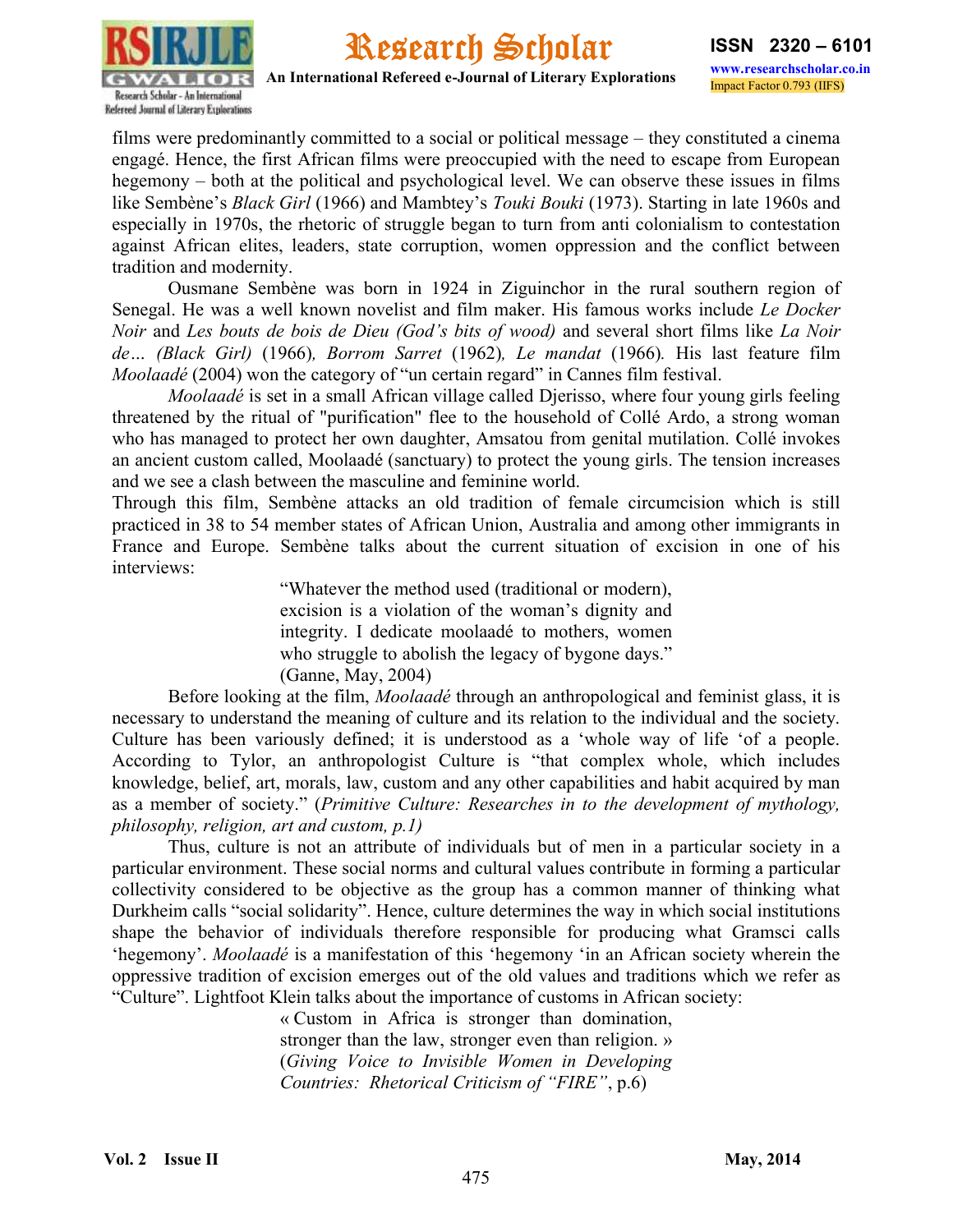

**An International Refereed e-Journal of Literary Explorations**

Sembène in this film demonstrates a conflict between two African customs: Moolaadé and Salindé. Moolaadé is a pre-Islamic practice. This ancient practice has been transmitted from one generation to another through oral tradition. It is considered that transgression of Moolaadé brings menace to the society. Whereas Salindé refers to the excision (circumcision of clitoris) of young girls in order to purify them. Any girl who has not been excised is called a « Bilakoro » i.e. impure for marriage.



Sembène in one of his interviews talked about the old custom of Moolaadé , he remarked:

« Take the practice of Moolaadé, for example. There are a lot of young Africans who have not heard of it, who are not aware of that tradition. Yet that form of protection and right of asylum has always existed in our society. When you're in a mosque, for example, no one can come and snatch you away. That's a value everyone knew about. For example, if I was abusing my child and he sought protection, I wouldn't have the right to lay my hand on him after that. There are some villages that still abide by these rules but it's a tradition that has been forgotten in the big African cities » (Rapfogel and Porton,Vol. 30, P. 20-25)

On the other hand, Salindé is an old cultural practice which has been manipulated by the males in order to maintain their domination and oppress women. Excision as a practice has a religious and political dimension attached to it. When Collé, the female protagonist in this film, tries to refuse the excision of young girls, the brother of her husband exclaims: « Purification dates back. It is required by Islam. » (Ousmane Sembène, *Moolaadé*, 2004)

But it is very essential to observe that excision is not an Islamic tradition and there is no allusion to the ritual of purification in Koran. It is merely a symbol of male domination and an instrument to control female sexuality. Séverine Auffret explains the origins of excision: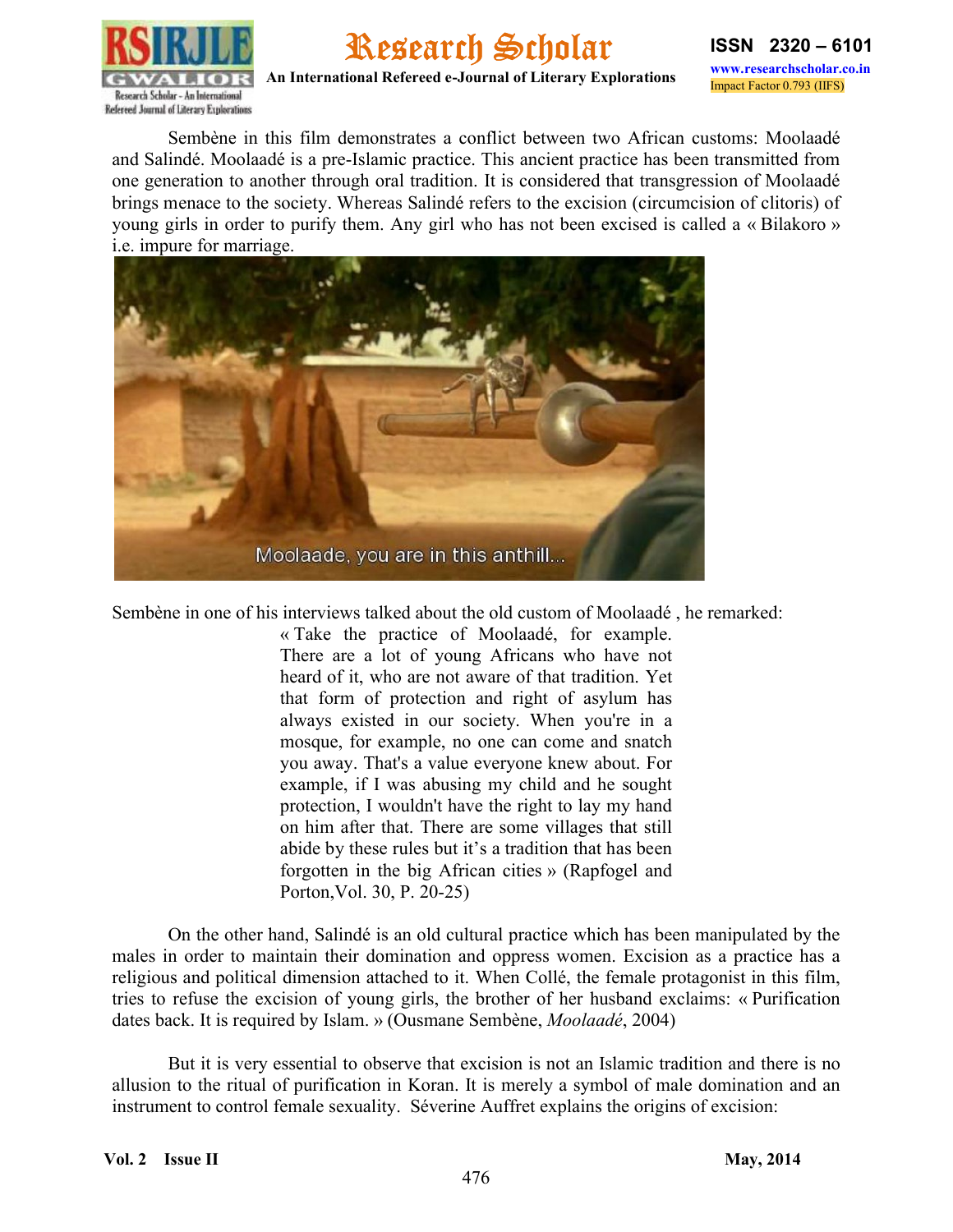

**An International Refereed e-Journal of Literary Explorations**

« L'excision des femmes chez les Egyptiens remontent à 5 ou 6ooo ans avant Jésus Christ, C'està-dire qu'elle plonge ses racines dans le néolithique et qu'elle a du être d'un usage courant dans toute l'humanité protohistorique. L'extension géographique du fait l'atteste : Egypte, Ethiopie, Syrie, Perse, délimitent en effet le foyer de la première néolithisation occidentale. » (*Des couteaux contre les femmes, P.145)*

Hence, excision is a symbol of male power. Mary Douglas who is considered to be the "mother" of Anthropology discusses the notion of order and disorder, purity and impurity in a society. She explains that power is directly linked to this binary system. According to her:

> « Uncleanness or dirt is that which must not be included if a pattern is to be maintained. » (*Purity and Danger, P.41)*

Similarly, we observe that Collé's daughter, Amsatou, a Bilakoro who is not excised hence considered to be 'impure' thereby excluded from the society. Hence, excision is based on male dominant ideology. Terry Eagleton, a Marxist thinker explains the link between a cultural activity and the dominant class:

> « A dominant power may legitimate itself by promoting beliefs and values congenial to it; naturalizing and universalizing such beliefs so as to render them self-evident and apparently inevitable; denigrating ideas which might challenge it; excluding rival forms of thought, perhaps by some unspoken but systematic logic; and obscuring social reality in ways convenient to itself. Such `mystification', as it is commonly known, frequently takes the form of masking or suppressing social conflicts, from which arises the conception of ideology as an imaginary resolution of real contradictions. » (*Ideology: An Introduction, P.5-6)*

Excision is one of those cultural activities which have been universalized, naturalized and legitimized so that it seems to be a part of culture and day to day life. But there exists a whole politics of power behind the tradition of purification. In one of the sequences, Sembène shows a clear link between this "sacred" practice and patriarchy wherein Amath, the husband of Collé beats her wife in public because she has refused the ritual of purification.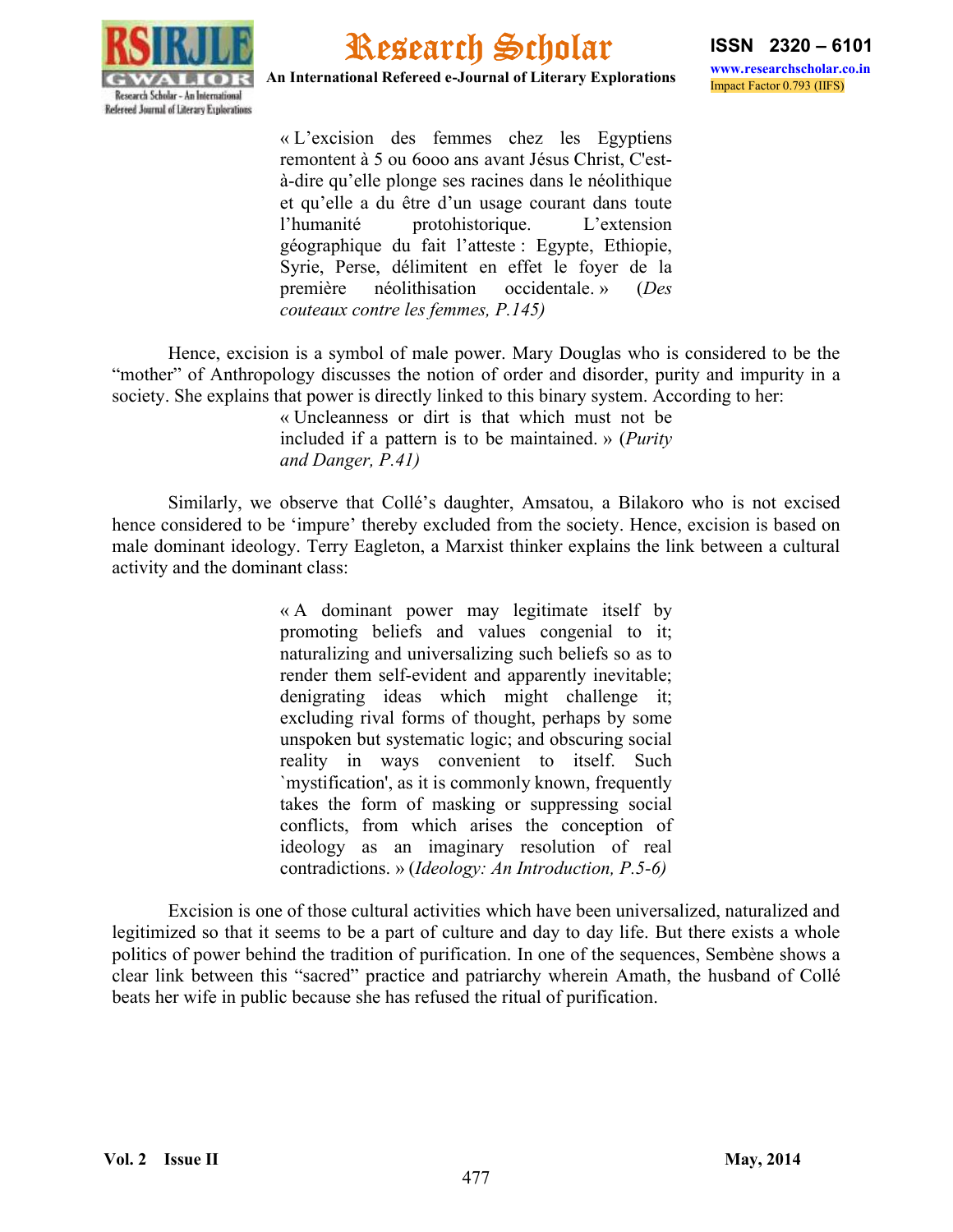

Impact Factor 0.793 (IIFS)

**An International Refereed e-Journal of Literary Explorations**



And it is very important to remark that many African women support this practice because of the existence of various myths around it.

> « First, it ranks high in the system of merit for women and defines their identity. Second, it is exclusively a female practice conducted by female practitioners and has systems of reward and [womanhood] status acquisition attached to it. Third, it builds women solidarity and provides a power base for women. » (Steady*, P.105)*

Hence, we have tried to understand the socio-cultural and political dimension of excision through the analysis of Sembène's last feature film, *Moolaadé*. Sembene tries to express how excision works as a tool for exploiting women based on different myths and male dominant ideologies. The film establishes female solidarity and power against an ancient tradition of "purification" wherein we have observed a strong link between patriarchy and the ritual of Female Genital Mutilation.